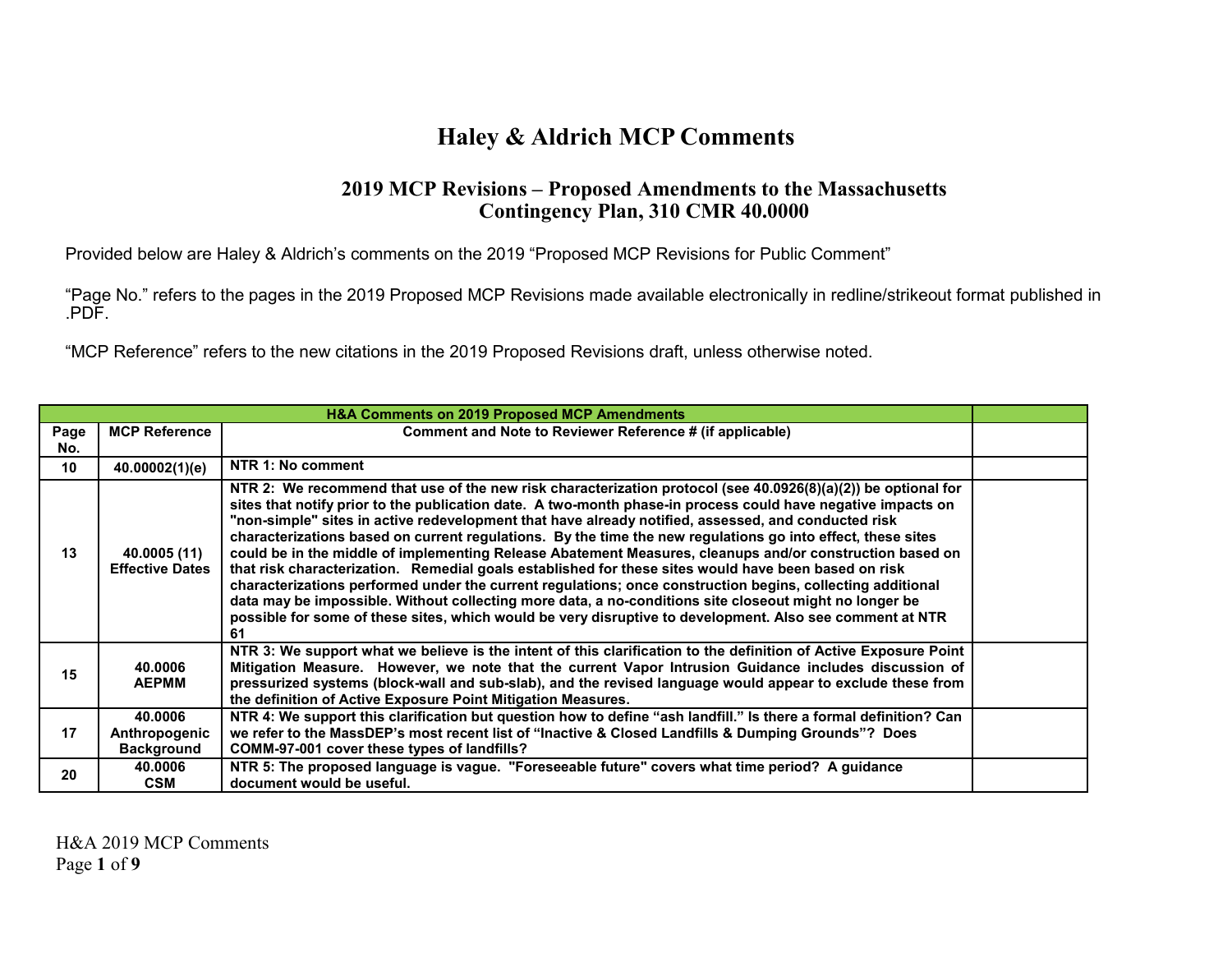| 22 | 40.0006<br>Containerized                                                 | NTR 6: We support this clarification.                                                                                                                                                                                                                                                                                                                                                                                                                                                                                                                                                                                                                                                                                                                                                                                                                                                                                                       |  |
|----|--------------------------------------------------------------------------|---------------------------------------------------------------------------------------------------------------------------------------------------------------------------------------------------------------------------------------------------------------------------------------------------------------------------------------------------------------------------------------------------------------------------------------------------------------------------------------------------------------------------------------------------------------------------------------------------------------------------------------------------------------------------------------------------------------------------------------------------------------------------------------------------------------------------------------------------------------------------------------------------------------------------------------------|--|
|    | Waste                                                                    |                                                                                                                                                                                                                                                                                                                                                                                                                                                                                                                                                                                                                                                                                                                                                                                                                                                                                                                                             |  |
| 24 | 40.0006<br><b>Current</b><br><b>Drinking Water</b><br><b>Source Area</b> | NTR 7: No comment                                                                                                                                                                                                                                                                                                                                                                                                                                                                                                                                                                                                                                                                                                                                                                                                                                                                                                                           |  |
| 34 | 40.0006<br><b>MGP</b>                                                    | NTR 10: We support the addition of this definition.                                                                                                                                                                                                                                                                                                                                                                                                                                                                                                                                                                                                                                                                                                                                                                                                                                                                                         |  |
| 35 | 40.0006<br><b>Monitoring Well</b>                                        | NTR 11: We support the idea of geolocating monitoring wells used in response actions, but the requirement to<br>geolocate should not be made part of the definition. A better place for this would be 40.0028 Well<br>Maintenance and Security. Including Global Positioning System (GPS) coordinates of wells used in MCP<br>submittals would not be difficult, but for the associated data to be usable by the public, MassDEP or Licensed<br>Site Professionals, a format for providing the coordinates will be necessary. For example, MassDEP could<br>develop a "Monitoring Well Table" to be included with each Licensed Site Professional submittal. Also -<br>MassDEP's Bureau of Water Resources already collects much of this information from well drillers; adding<br>the requirement to collect and submit well-specific GPS coordinates to the well driller regulations would<br>complement the proposed changes to the MCP. |  |
| 36 | 40.0006<br><b>NPDWSA</b>                                                 | NTR 12: Is this meant to exclude inactive landfill and landfills that were closed prior to the implementation of<br>the current permitting system?                                                                                                                                                                                                                                                                                                                                                                                                                                                                                                                                                                                                                                                                                                                                                                                          |  |
| 41 | 40.0006<br><b>Radiation</b>                                              | NTR 13: We support these additions.                                                                                                                                                                                                                                                                                                                                                                                                                                                                                                                                                                                                                                                                                                                                                                                                                                                                                                         |  |
| 41 | 40.0006<br><b>RRROW</b>                                                  | NTR 14: No comment                                                                                                                                                                                                                                                                                                                                                                                                                                                                                                                                                                                                                                                                                                                                                                                                                                                                                                                          |  |
| 44 | 40.0006<br><b>Remedial</b><br><b>System</b>                              | NTR 15: We recommend leaving the language in. Although not strictly necessary, it does provide clarity in an<br>area that is easy to misinterpret.                                                                                                                                                                                                                                                                                                                                                                                                                                                                                                                                                                                                                                                                                                                                                                                          |  |
| 61 | 40.0020(5)<br><b>CERCLA AULS</b>                                         | NTR 16: We support this addition.                                                                                                                                                                                                                                                                                                                                                                                                                                                                                                                                                                                                                                                                                                                                                                                                                                                                                                           |  |
| 63 | 40.0027<br><b>RMRs</b>                                                   | NTR 17: No comment                                                                                                                                                                                                                                                                                                                                                                                                                                                                                                                                                                                                                                                                                                                                                                                                                                                                                                                          |  |
| 65 | 40.0028<br>Well<br><b>Maintenance</b>                                    | NTR 18: We support this clarification, but also see comment above re NTR 11. Geolocation of monitoring<br>wells should be included in this section. It could be renamed "Well Installation, Geolocation, Maintenance<br>and Security"                                                                                                                                                                                                                                                                                                                                                                                                                                                                                                                                                                                                                                                                                                       |  |
| 67 | 40.0031(8)(a)<br><b>Remediation</b><br><b>Waste (mixing)</b>             | NTR 19: As written this appears to preclude amending soil for geotechnical purposes such as jet grouting or<br>soil solidification. Suggest adding the following language "amendments to achieve specific remedial goals,<br>not including dilution, or geotechnical purposes, and"                                                                                                                                                                                                                                                                                                                                                                                                                                                                                                                                                                                                                                                         |  |
| 72 | 40.0041(1)<br><b>Rem</b><br>Wastewater                                   | NTR 20: No comment                                                                                                                                                                                                                                                                                                                                                                                                                                                                                                                                                                                                                                                                                                                                                                                                                                                                                                                          |  |

H&A 2019 MCP Comments Page **2** of **9**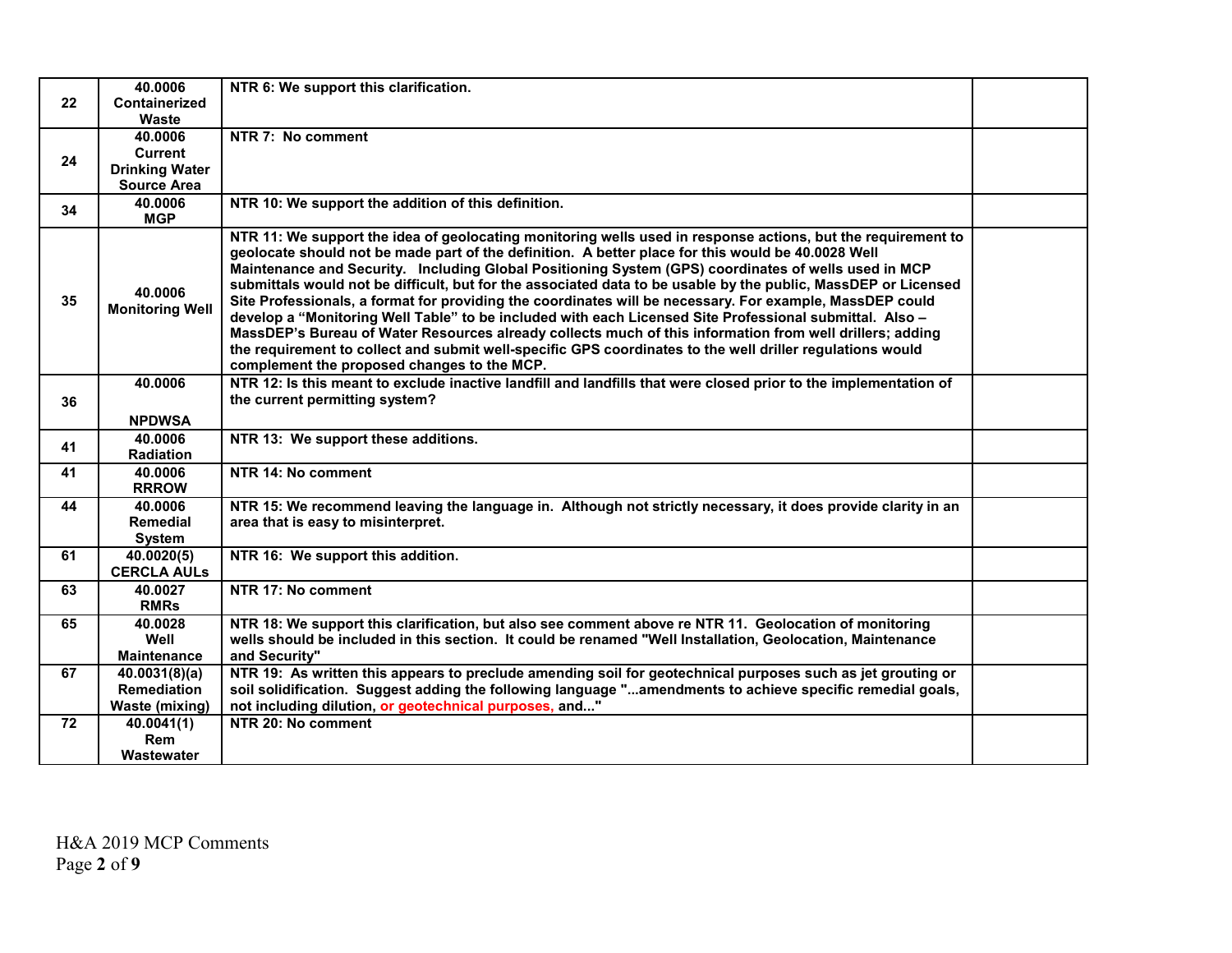| 79  | 40.0046(3)<br>Remedial<br><b>Additives</b>        | NTR 21: We support these changes                                                                                                                                                                                                                                                                                                                                                                             |  |
|-----|---------------------------------------------------|--------------------------------------------------------------------------------------------------------------------------------------------------------------------------------------------------------------------------------------------------------------------------------------------------------------------------------------------------------------------------------------------------------------|--|
| 99  | 40.0111(10)(a)<br>Federal<br>Superfund<br>Program | NTR 22: No comment                                                                                                                                                                                                                                                                                                                                                                                           |  |
| 103 | 40.0115<br><b>Radioactive</b><br><b>Material</b>  | NTR 23: We support adding releases of radiation to the adequately regulated section of the MCP, and we<br>agree with use of the MassDPH dose-based approach to evaluate risks from radionuclides.                                                                                                                                                                                                            |  |
| 116 | 40.0185(1)(f)<br>DPS - don't<br>impede future     | NTR 24: No comment                                                                                                                                                                                                                                                                                                                                                                                           |  |
| 117 | 40.0191<br><b>RAPS</b>                            | NTR 25: See comment at NTR 71                                                                                                                                                                                                                                                                                                                                                                                |  |
| 123 | 40.0312(1)(a)<br>$TOR - 2 hr$<br><b>Bilge</b>     | NTR 26: No comment                                                                                                                                                                                                                                                                                                                                                                                           |  |
| 123 | 40.0313(1)<br>72-hr NAPL 1/2"                     | NTR 27: We support this clarification                                                                                                                                                                                                                                                                                                                                                                        |  |
| 123 | 40.0313(2)<br>72-hr UST                           | NTR 28: We support this clarification                                                                                                                                                                                                                                                                                                                                                                        |  |
| 125 | 40.0314<br><b>TOR 72-hr</b>                       | NTR 29: No comment                                                                                                                                                                                                                                                                                                                                                                                           |  |
| 126 | 40.0317(1)<br>Oil/Water Sep                       | NTR 30: No comment                                                                                                                                                                                                                                                                                                                                                                                           |  |
| 127 | 40.0317(13)(a)<br>Reclamation<br>Soil             | NTR 31: As written this could be read to apply to disposal sites that are not in compliance. We suggest the<br>addition of commas as follows: "the soil has been excavated and transported either from a disposal site in<br>compliance with 310 CMR 40.0000, or from a location that is not a disposal site, in compliance with all<br>applicable regulations and license, permit or approval requirements" |  |
| 129 | 40.0317(20)<br><b>PWS</b><br><b>Disinfectants</b> | NTR 32: No comment                                                                                                                                                                                                                                                                                                                                                                                           |  |
| 129 | 40.0317(24)<br><b>Gas Releases</b>                | NTR 33: No comment                                                                                                                                                                                                                                                                                                                                                                                           |  |
| 133 | 40.0321(2)(b)                                     | NTR 34: No comment                                                                                                                                                                                                                                                                                                                                                                                           |  |
|     | <b>IH Surficial Soil</b>                          |                                                                                                                                                                                                                                                                                                                                                                                                              |  |
| 136 | 40.0335(7)<br><b>PPA Retract</b>                  | NTR 35: No comment                                                                                                                                                                                                                                                                                                                                                                                           |  |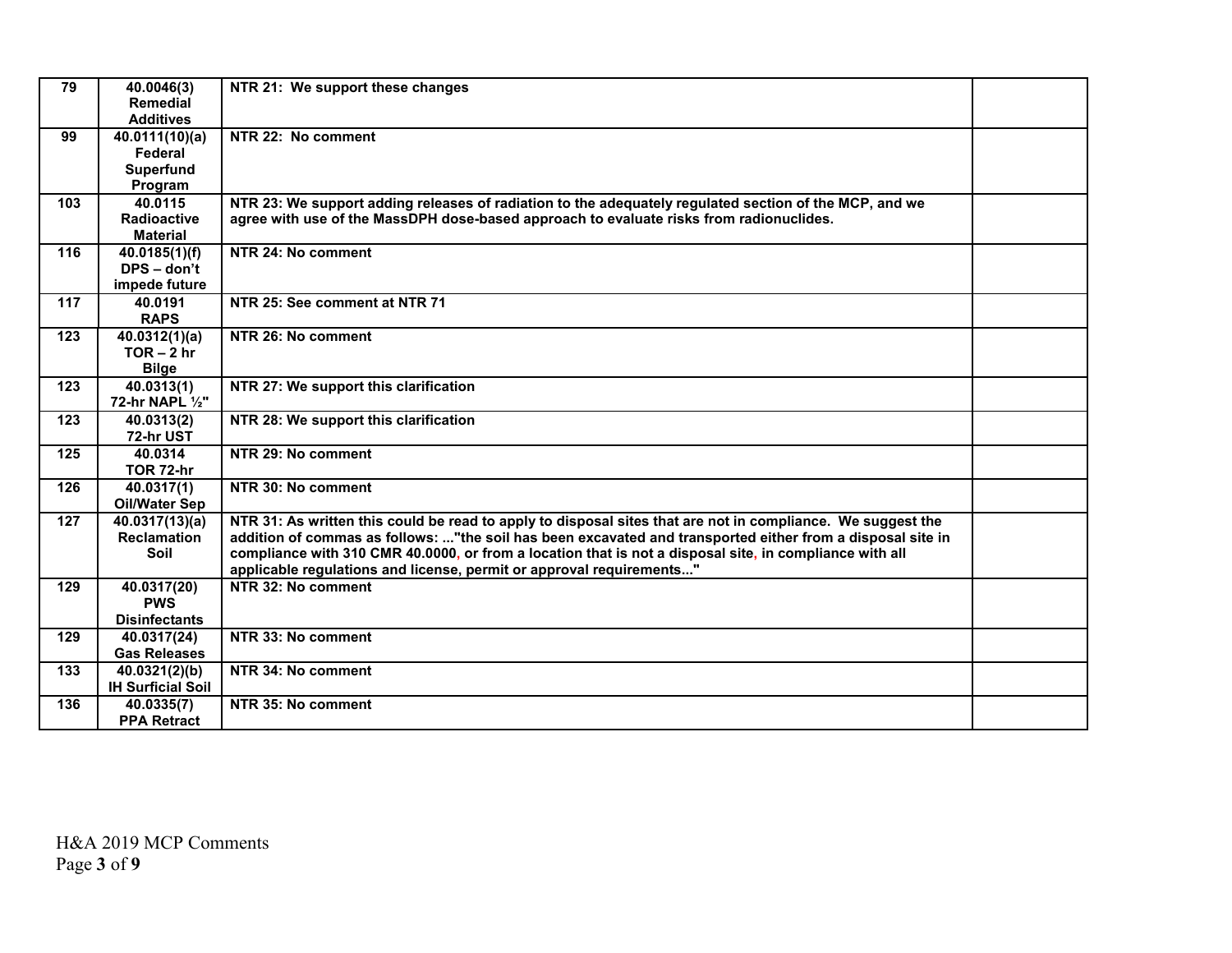| 137 | 40.0336(2)<br><b>NOR</b>             | NTR 36: No comment                                                                                                                                                                                               |  |
|-----|--------------------------------------|------------------------------------------------------------------------------------------------------------------------------------------------------------------------------------------------------------------|--|
|     | <b>Requirements</b>                  |                                                                                                                                                                                                                  |  |
| 151 | 40.0414(7)                           | NTR 37: No comment                                                                                                                                                                                               |  |
|     | Cap                                  |                                                                                                                                                                                                                  |  |
| 155 | 40.0426(6)                           | NTR 38: No comment                                                                                                                                                                                               |  |
|     | <b>AEPMM</b>                         |                                                                                                                                                                                                                  |  |
|     | <b>Termination</b>                   |                                                                                                                                                                                                                  |  |
| 159 | 40.0441(1)(b)                        | NTR 39: As written this precludes implementation of Release Abatement Measures (RAMs) anywhere on a site                                                                                                         |  |
|     | <b>RAM/IRA</b>                       | that has an Immediate Response Action condition. Sites with a 72-hr Underground Storage Tank notification                                                                                                        |  |
|     |                                      | or a 2-hr Asbestos in Soil notification somewhere on the property would be forced to stop all RAM work.                                                                                                          |  |
|     |                                      | Suggest replacing "any" with "the" or "a."                                                                                                                                                                       |  |
| 161 | 40.0442(3)(b)<br><b>Scope of RAM</b> | NTR 40: We suggest clarifying this section by adding "that could prevent or impede the implementation of<br>likely response actions in the future."                                                              |  |
| 163 | 40.0443(2)                           | NTR 41: As written this would require MassDEP approval for any and all Release Abatement Measure (RAM)                                                                                                           |  |
|     | <b>RAM Approvals</b>                 | activities included in a RAM plan if one element of that RAM plan is application of remedial additives near                                                                                                      |  |
|     |                                      | sensitive receptors. We suggest rewording to clarify that MassDEP approval is required only for the                                                                                                              |  |
|     |                                      | application of remedial additives near sensitive receptors, and that other elements of the RAM plan may                                                                                                          |  |
|     |                                      | proceed without MassDEP approval.                                                                                                                                                                                |  |
| 167 | 40.0461(3)                           | NTR 42: See comment at NTR 39. Suggest replacing "any" with "a" or "the."                                                                                                                                        |  |
|     | <b>URAM</b>                          |                                                                                                                                                                                                                  |  |
| 169 | 40.0461(9)                           | NTR 43: No comment                                                                                                                                                                                               |  |
|     | <b>URAM/OP</b>                       |                                                                                                                                                                                                                  |  |
| 169 | 40.0462(1)<br><b>URAM Oral</b>       | NTR 44: We support this revision.                                                                                                                                                                                |  |
| 173 | 40.0481(1)(b)                        | NTR 45: No comment                                                                                                                                                                                               |  |
|     | No TS                                |                                                                                                                                                                                                                  |  |
| 181 | 40.0520                              | NTR 46: No comment                                                                                                                                                                                               |  |
|     | Reclassification                     |                                                                                                                                                                                                                  |  |
| 180 | 40.0560(7)(a)                        | NTR 47: No comment                                                                                                                                                                                               |  |
|     | TC ext for TS                        |                                                                                                                                                                                                                  |  |
|     |                                      |                                                                                                                                                                                                                  |  |
| 186 | 40.0560(7)(d)                        | NTR 48: No comment                                                                                                                                                                                               |  |
|     | TC ext no 45                         |                                                                                                                                                                                                                  |  |
| 187 | $\sqrt{40.0560(7)}$ (e)              | NTR 49: No comment                                                                                                                                                                                               |  |
|     | and $(f)$                            |                                                                                                                                                                                                                  |  |
| 187 | 40.0560(7)(g)<br>and $(h)$           | NTR 50: typo at 40.0560(7)(g); should readshall take effect on the date the Tier Classification Extension<br>Submittal is received"; typo at 40.0560(7)(h); should read  "shall take effect on the date the Tier |  |
|     | TC ext post                          | Classification Extension Submittal is received"; missing citation at 40.0560(7)(h); should read "pursuant                                                                                                        |  |
|     | <b>ROS or PS</b>                     | to 310 CMR 40.1067(4)(c), 310 CMR 40.1067(5)(c) and 310 CMR 40.1067(6)"                                                                                                                                          |  |
| 186 | 40.0560(8)(e)                        | NTR 51: No comment                                                                                                                                                                                               |  |
|     | <b>Tier Class</b>                    |                                                                                                                                                                                                                  |  |
|     | /Change in                           |                                                                                                                                                                                                                  |  |
|     | Person                               |                                                                                                                                                                                                                  |  |

H&A 2019 MCP Comments Page **4** of **9**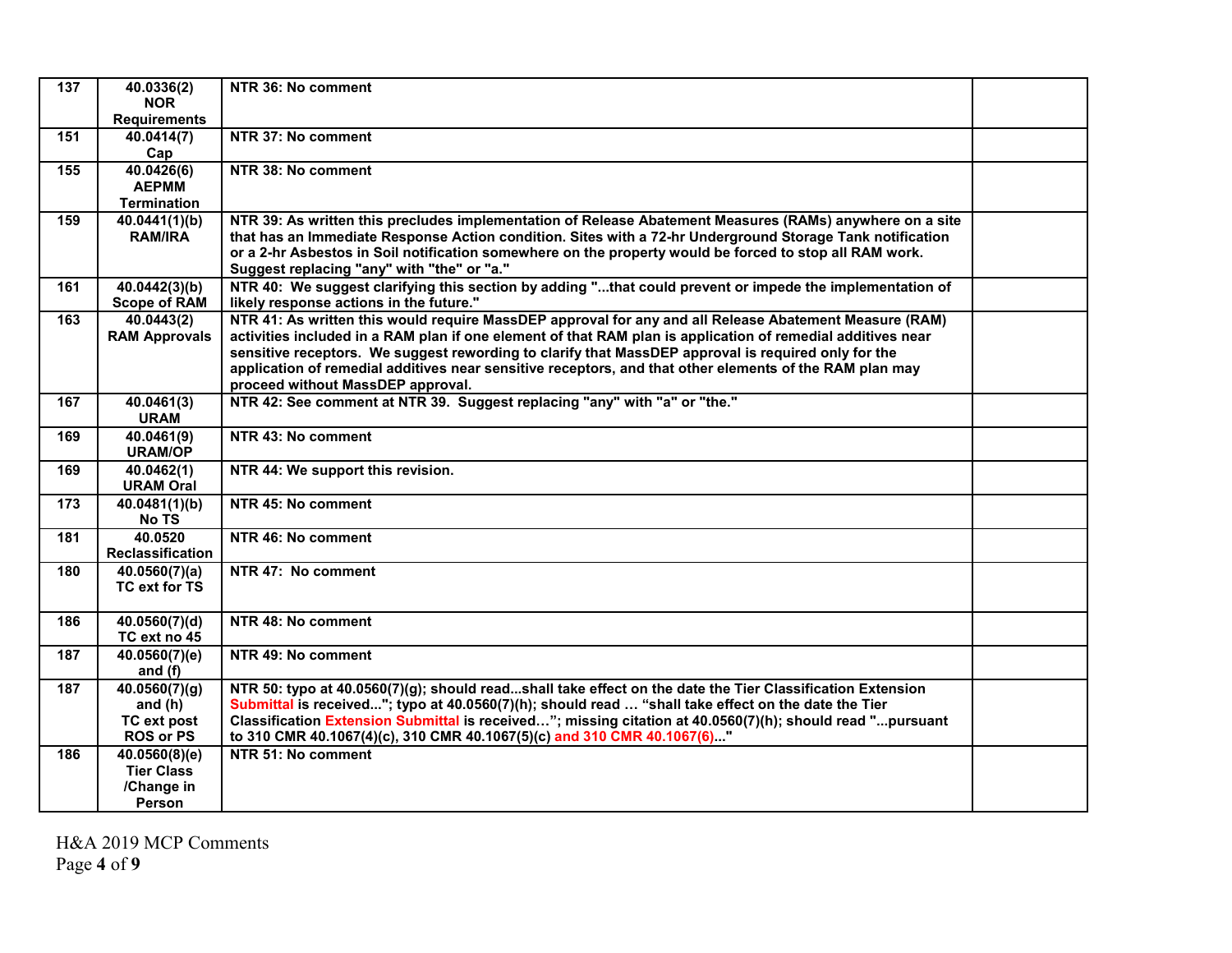| 187 | 40.0560(7)(d)(3)<br><b>TC/Temp Soln</b>                                                                           | NTR 52: We support the intent to provide clarification in this area, but we note that no provision has been<br>made for transition of existing sites. Many existing sites with Temporary Solution status have no effective<br>Tier Classification now – how will these sites come into compliance under the new regulations? We suggest<br>including a transition time period of one year, within which the next status report submittal would be deemed<br>to meet the requirements for a Tier Classification Extension. See also NTR 58. |  |
|-----|-------------------------------------------------------------------------------------------------------------------|--------------------------------------------------------------------------------------------------------------------------------------------------------------------------------------------------------------------------------------------------------------------------------------------------------------------------------------------------------------------------------------------------------------------------------------------------------------------------------------------------------------------------------------------|--|
| 196 | 40.0855(3)<br>40.0861(2)(a)<br>40.0871(1)(a)<br>40.0874(3)(b)(2)<br>40.0891(3)<br><b>CSM in CRAs</b>              | NTR 53: No comment                                                                                                                                                                                                                                                                                                                                                                                                                                                                                                                         |  |
| 200 | 40.0859(5)<br><b>Feasibility for</b><br>portion                                                                   | NTR 54: How do you define "portion"? A feasibility evaluation might determine that it is feasible to remove<br>small quantities of contaminated soil from one corner of a site (for example, removing one 20 yd truckload of<br>contaminated soil from an acre-sized parcel might be feasible.) Is this what is intended?                                                                                                                                                                                                                  |  |
| 202 | 40.0861(2)(a)<br>40.0861(2)(f)(2)<br>40.0861(2)(g)<br>40.0861(2)(h)<br>40.0861(2)(i)<br><b>Rem Action</b><br>Plan | NTR 55: 40.0861(2)(g) and 40.0861(2)(e) appear to be redundant.<br>Is the language at $40.0861(2)(h)(1)$ meant to include factors such as removal of an existing building?                                                                                                                                                                                                                                                                                                                                                                 |  |
| 206 | 40.0871(6)<br>Phase IV Impl                                                                                       | No NTR provided: As written the language would require Department approval for all elements of a<br>Comprehensive Remedial Action plan that includes application of remedial additives near sensitive receptors.<br>We suggest narrowing the scope of the required approval to allow elements other than application of remedial<br>additives near sensitive receptors to proceed.                                                                                                                                                         |  |
| 212 | 40.0893<br><b>Rem Ops</b>                                                                                         | NTR 56: No comment                                                                                                                                                                                                                                                                                                                                                                                                                                                                                                                         |  |
| 216 | 40.0897(1)(c)<br>Post-TS O&M                                                                                      | NTR 57: No comment                                                                                                                                                                                                                                                                                                                                                                                                                                                                                                                         |  |
| 218 | 40.0898(1)<br>Post-TS<br><b>Status/RMR</b>                                                                        | NTR 58: Is this provision meant to be retroactive? Please clarify due date of Tier Classification Status Report<br>vis a vis due date of annual report. Does this mean that no other submittals are necessary to extend Tier<br>Classification? See also NTR 52 re 40.0560(7)(d)(3)                                                                                                                                                                                                                                                        |  |
| 224 | 40.0924<br>ID of Exp<br><b>Points</b>                                                                             | NTR 59: (5) seems redundant to (3)                                                                                                                                                                                                                                                                                                                                                                                                                                                                                                         |  |
| 224 | 40.0924(6)<br><b>GW Exp Points</b>                                                                                | NTR 60: Is the intent of the language at 40.0924(6)(a) to still allow averaging of Groundwater Exposure Point<br><b>Concentrations when using Method 3?</b>                                                                                                                                                                                                                                                                                                                                                                                |  |
| 228 | 40.0926<br><b>EPCs</b>                                                                                            | NTR 61: Typo at 40.0926(2) - "CNR" should be "CMR".                                                                                                                                                                                                                                                                                                                                                                                                                                                                                        |  |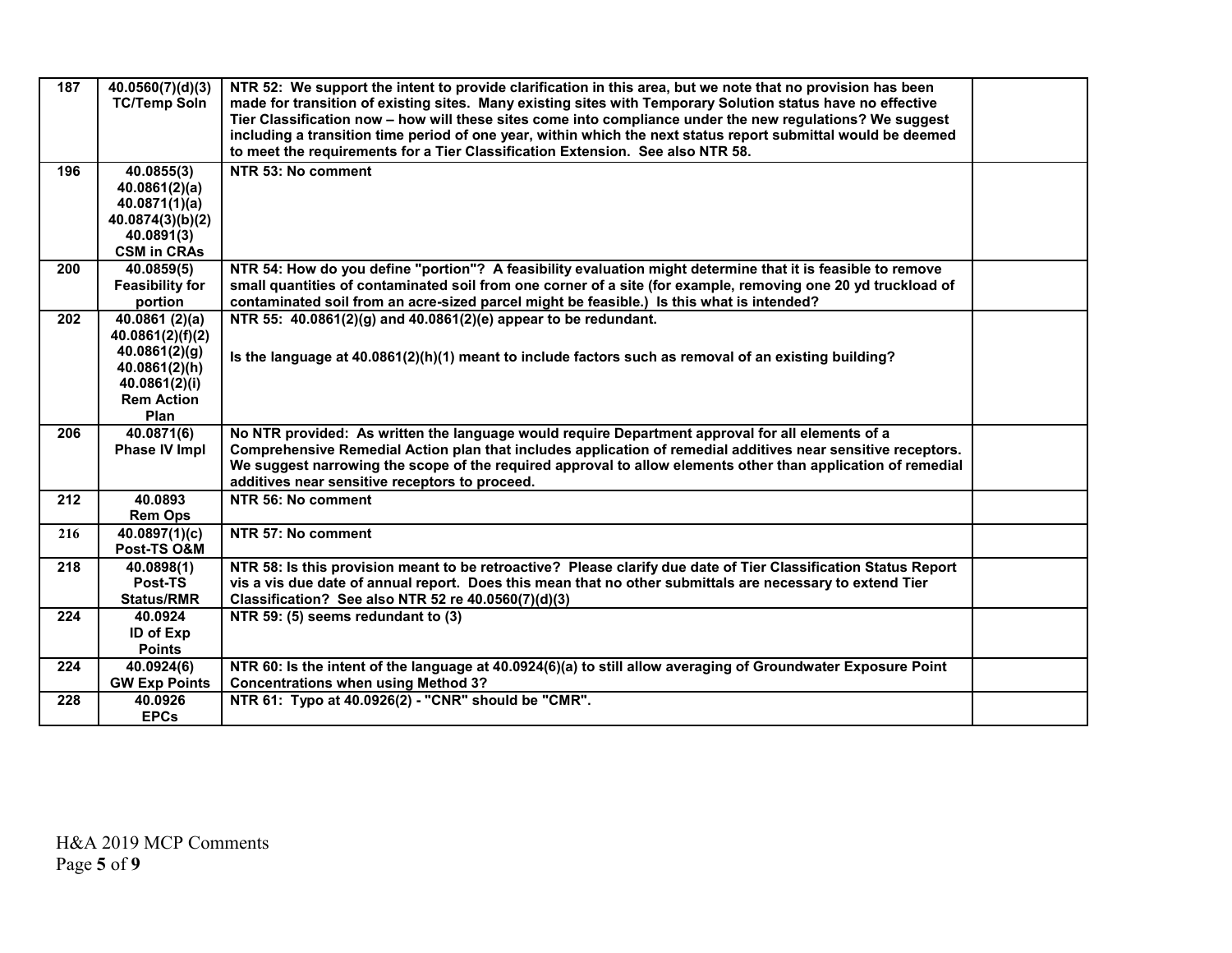| 229 | 40.0926(8)(a)(2)<br><b>EPCs</b><br><b>Soil/Upper Conf</b><br>Limit | NTR 61: Implementation of 40.0926(8)(a)(2)) on sites in active redevelopment that have already notified,<br>assessed, and conducted risk characterizations based on current regulations will be disruptive. By the time<br>the new regulations go into effect, these sites could be in the middle of implementing Release Abatement<br>Measures, cleanups and/or construction based on that risk characterization. Remedial goals established for<br>these sites would have been based on risk characterizations performed under the current regulations; once<br>construction begins, collecting additional data may be impossible. Without collecting more data, a no-<br>conditions site closeout might no longer be possible for some of these sites, which would be very disruptive<br>to development. We suggest that the use of the new risk characterization protocol be optional for sites that<br>notify prior to the publication date. Also see NTR 2. |  |
|-----|--------------------------------------------------------------------|-------------------------------------------------------------------------------------------------------------------------------------------------------------------------------------------------------------------------------------------------------------------------------------------------------------------------------------------------------------------------------------------------------------------------------------------------------------------------------------------------------------------------------------------------------------------------------------------------------------------------------------------------------------------------------------------------------------------------------------------------------------------------------------------------------------------------------------------------------------------------------------------------------------------------------------------------------------------|--|
|     |                                                                    | Please clarify whether using the average concentration is acceptable for modeling purposes, i.e. using the<br>average concentration of lead as the Exposure Point Concentration for modeling using the Integrated<br>Exposure Uptake Biokinetic (IEUBK) model, consistent with EPA guidance.                                                                                                                                                                                                                                                                                                                                                                                                                                                                                                                                                                                                                                                                      |  |
| 229 | 40.0926(9)<br><b>EPCs/IA</b>                                       | NTR 61: The language at 40.0926(9)(a)(1) and (2) is unnecessary; MassDEP's Vapor Intrusion Guidance<br>Document provides detailed information on performance standards for determining nature and extent of<br>Vapor Intrusion as well as for developing Exposure Point Concentrations. We suggest deleting the language<br>at (a)(1) and (2) and retaining only the language at (a).                                                                                                                                                                                                                                                                                                                                                                                                                                                                                                                                                                             |  |
| 230 | 40.0926(12)(a)<br>Hotspot                                          | NTR 61: Please provide a note to reviewer regarding the intent of this addition. This will assist Licensed Site<br>Professionals in remaining in compliance.                                                                                                                                                                                                                                                                                                                                                                                                                                                                                                                                                                                                                                                                                                                                                                                                      |  |
| 242 | 40.942(1)(e)<br>Method 1 OK<br><b>Gardening BMP</b>                | NTR 62: No comment                                                                                                                                                                                                                                                                                                                                                                                                                                                                                                                                                                                                                                                                                                                                                                                                                                                                                                                                                |  |
| 245 | 40.0955(2)(b)<br>$IH = or > 1$                                     | NTR 63: No comment                                                                                                                                                                                                                                                                                                                                                                                                                                                                                                                                                                                                                                                                                                                                                                                                                                                                                                                                                |  |
| 247 | 40.0956(2)(c)<br><b>Eco Subst Haz</b>                              | NTR 64: No comment                                                                                                                                                                                                                                                                                                                                                                                                                                                                                                                                                                                                                                                                                                                                                                                                                                                                                                                                                |  |
| 253 | 40.0974(2)<br>Table 1                                              | NTR 65: No comment                                                                                                                                                                                                                                                                                                                                                                                                                                                                                                                                                                                                                                                                                                                                                                                                                                                                                                                                                |  |
| 277 | 40.0993<br><b>Human Health</b><br><b>Risk</b><br><b>Assessment</b> | NTR 66: No comment                                                                                                                                                                                                                                                                                                                                                                                                                                                                                                                                                                                                                                                                                                                                                                                                                                                                                                                                                |  |
| 279 | 40.0993<br><b>Human Health</b><br><b>Risk</b><br><b>Assessment</b> | NTR 67: 40.0993(6) We recommend deleting Section 6 in its entirety (remove Sections 6(a) through (f).)<br>Specific toxicity values should not be written into regulation. Values could change prior to next regulatory<br>update. The text should reference use of MassDEP-developed values.                                                                                                                                                                                                                                                                                                                                                                                                                                                                                                                                                                                                                                                                      |  |
| 282 | 40.0995(3)<br><b>Eco Risk/MGP</b><br>Waste                         | NTR 68: No comment                                                                                                                                                                                                                                                                                                                                                                                                                                                                                                                                                                                                                                                                                                                                                                                                                                                                                                                                                |  |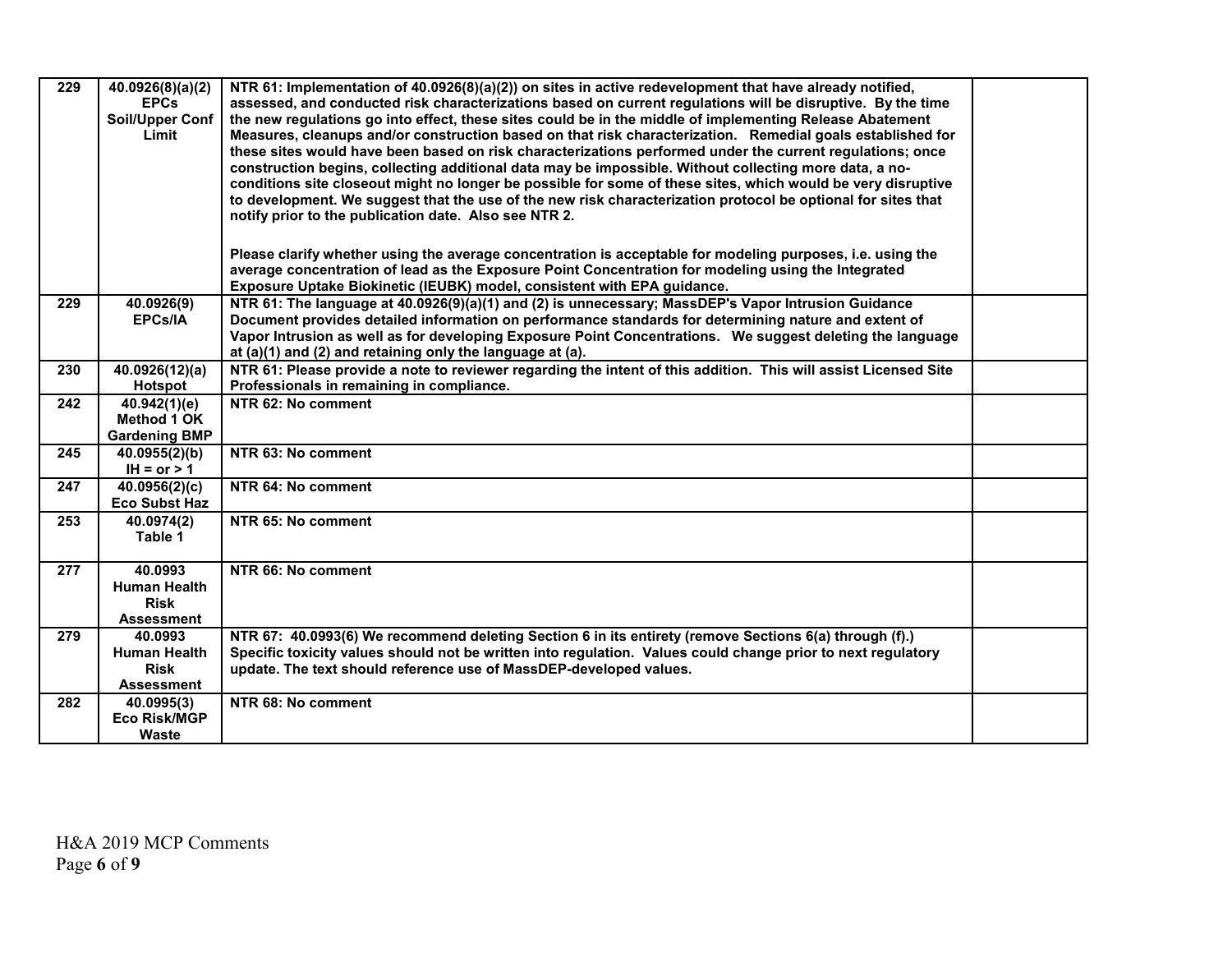| 285 | 40.0996(2)                 | NTR 69: A new term is needed for "Upper Concentration Limit" to avoid confusion with "Upper Confidence    |  |
|-----|----------------------------|-----------------------------------------------------------------------------------------------------------|--|
|     | <b>UCLs</b>                | Level". We offer the following replacements for your consideration: "Concentration Limitation",           |  |
|     |                            | "Concentration Limit", and "Concentration Limit Exceedance."                                              |  |
| 286 | 40.0996(7)                 | NTR 70: No comment                                                                                        |  |
|     | <b>Engineered</b>          |                                                                                                           |  |
|     | <b>Barrier/FAMs</b>        |                                                                                                           |  |
| 294 | 40.1005(1)                 | NTR 71: Please further define "foreseeable future"; provide timeline and/or policy                        |  |
|     | Foreseeable                |                                                                                                           |  |
|     | Period                     |                                                                                                           |  |
| 296 | 40.1012(d)                 | NTR 72: No comment                                                                                        |  |
|     | <b>AUL/NAPL</b>            |                                                                                                           |  |
| 296 | 40.1012(e)                 | NTR 73: We support this amendment.                                                                        |  |
|     | <b>AUL/Radiation</b>       |                                                                                                           |  |
| 296 | 40.1012(3)(h)              | NTR 74: No comment                                                                                        |  |
|     | <b>AUL/ROS</b>             |                                                                                                           |  |
|     |                            |                                                                                                           |  |
| 301 | 40.1025(4)                 | NTR 75: What is timeframe for MassDEP written response?                                                   |  |
|     | <b>AEPMM PS</b>            |                                                                                                           |  |
| 304 | $\overline{40.1026(4)}$    | NTR 76: What is timeframe for MassDEP written response?                                                   |  |
|     | <b>AEPMM TS or</b>         |                                                                                                           |  |
|     | <b>ROR</b>                 |                                                                                                           |  |
|     |                            |                                                                                                           |  |
| 304 | 40.1026(7)                 | NTR 77: typoeither "shall require Remedial Monitoring Reports" or "shall require a Remedial Monitoring    |  |
|     | <b>AEPMM TS or</b>         | Report."                                                                                                  |  |
|     | <b>ROR RMR</b>             |                                                                                                           |  |
| 305 | 40.1030(1)                 | NTR 78: No comment                                                                                        |  |
|     | <b>PS TS</b>               |                                                                                                           |  |
|     | <b>Categories</b>          |                                                                                                           |  |
| 305 | 40.1040(2)(d)              | NTR 79: Needs refining - as written would eliminate from qualifying for Permanent Solution any site where |  |
|     | Post-PS w                  | contaminated Granulated Activated Carbon is generated. Need to allow for management of post-Permanent     |  |
|     | <b>AEPMM</b> rem           | Solution waste and Active Exposure Point Mitigation Measures.                                             |  |
|     | waste                      |                                                                                                           |  |
| 308 | 40.1050(3)                 | NTR 80: No comment                                                                                        |  |
|     | <b>TS Req</b>              |                                                                                                           |  |
| 309 | 40.1050(4)(c)              | NTR 81: Thank you for clarifying.                                                                         |  |
|     | <b>TS Per Review</b>       |                                                                                                           |  |
| 311 | $\overline{40.1056(1)(l)}$ | NTR 82: Except as generated as part of post-Permanent Solution activities such as Active Exposure Point   |  |
|     | PS Rem Waste               | Mitigation Measures. See also NTR 79 re 40.1040(2)(d)                                                     |  |
| 313 | 40.1056(4)(3)              | What is the intent of this proposed revision? Is the expectation that LSPs would reference links to eDEP? |  |
|     | <b>PS Doc</b>              |                                                                                                           |  |
| 315 | $\overline{40.1057(3)(3)}$ | What is the intent of this proposed revision? Is the expectation that LSPs would reference links to eDEP? |  |
|     | <b>TS Doc</b>              |                                                                                                           |  |
| 318 | 40.1067(5)(b)              | NTR 83: As written, for a site that has a Permanent Solution with a soil-only condition (historic fill or |  |
|     | Post-PS Rem                | gardening), a building with an underdrain (as is common in Boston), would have to remain in the MCP       |  |
|     | <b>Actions</b>             | conducting a Release Abatement Measure forever.                                                           |  |

H&A 2019 MCP Comments

Page **7** of **9**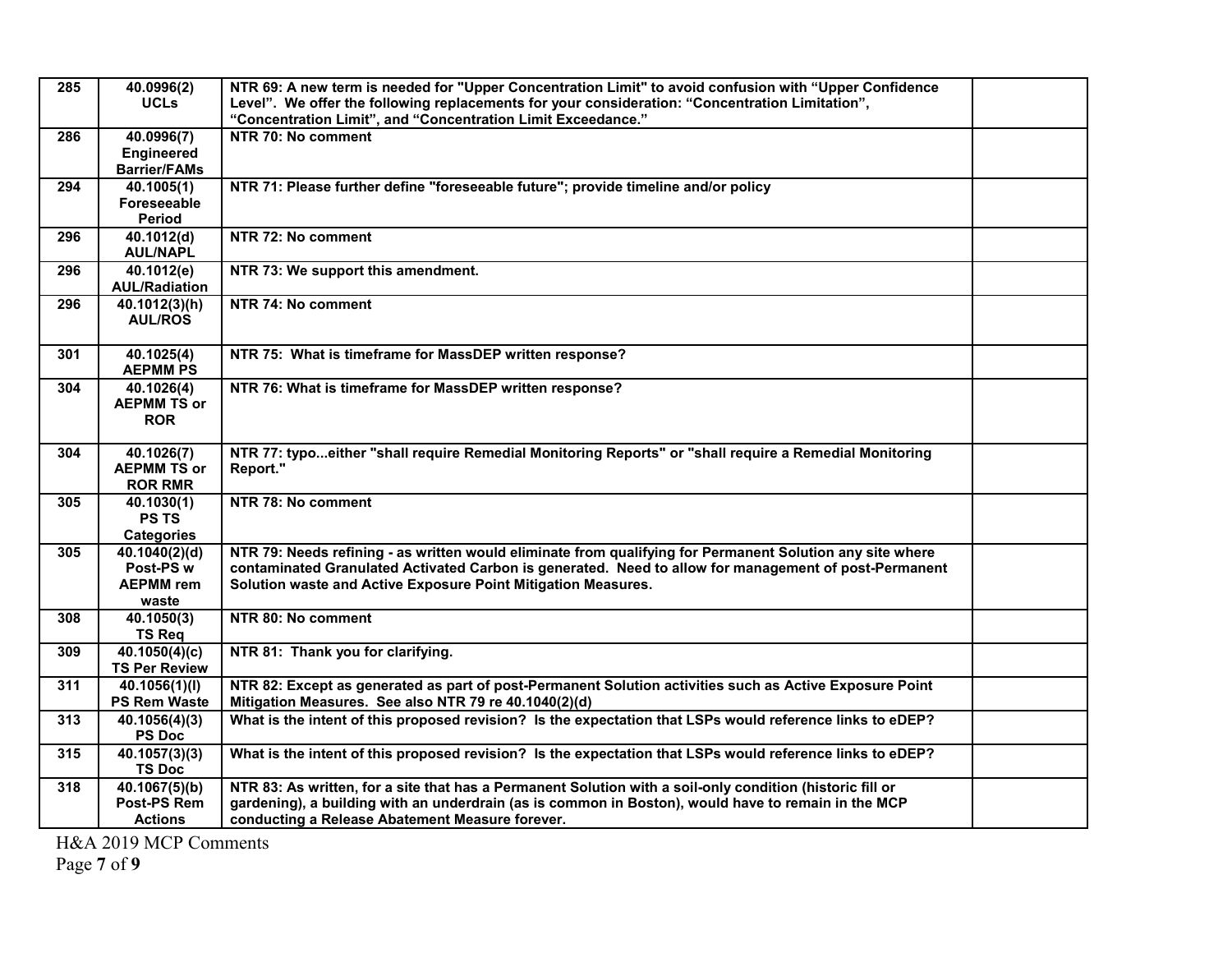| 319 | 40.1067(7)                          | NTR 84: No comment                                                                                                                                                                                               |  |
|-----|-------------------------------------|------------------------------------------------------------------------------------------------------------------------------------------------------------------------------------------------------------------|--|
|     | <b>URAMs</b>                        |                                                                                                                                                                                                                  |  |
| 319 | 40.1067(8)                          | NTR 85: We suggest retaining the original language for clarity and consistency with Subpart J format - or                                                                                                        |  |
|     | <b>URAMs</b>                        | move the language to a new section 40.1068                                                                                                                                                                       |  |
| 320 | 40.1070                             | NTR 86: No comment                                                                                                                                                                                               |  |
|     | <b>AULs/Ad Reg</b>                  |                                                                                                                                                                                                                  |  |
| 324 | 40.1072(5)                          | NTR 87: No comment                                                                                                                                                                                               |  |
|     | <b>GER Review</b>                   |                                                                                                                                                                                                                  |  |
| 328 | 40.1074(2)(a)(5)                    | NTR 88: typo - missing words - "features such as any Engineered Barriers"                                                                                                                                        |  |
|     | <b>AUL AEPMM</b>                    |                                                                                                                                                                                                                  |  |
|     | details                             | "Relevant features" is vague. For an Active Exposure Point Mitigation Measure, does this mean location of                                                                                                        |  |
|     |                                     | wiring, piping, stacks, programmable logic controller (PLC)? Including such details in an Activity and Use                                                                                                       |  |
|     |                                     | Limitation (AUL) sketch plan could unnecessarily constrain future repairs to the system. Moving the PLC or                                                                                                       |  |
|     |                                     | stack would require an AUL modification.                                                                                                                                                                         |  |
| 330 | 40.1080(4)                          | NTR 89: No comment                                                                                                                                                                                               |  |
|     | <b>AUL CERCLA</b>                   |                                                                                                                                                                                                                  |  |
| 333 | 40.1083                             | NTR 90: No comment                                                                                                                                                                                               |  |
|     | <b>Release of GER</b>               |                                                                                                                                                                                                                  |  |
|     | or AUL                              |                                                                                                                                                                                                                  |  |
| 340 | 40.1099                             | NTR 91: No comment                                                                                                                                                                                               |  |
|     | <b>AUL Form</b>                     |                                                                                                                                                                                                                  |  |
|     | 1072A                               |                                                                                                                                                                                                                  |  |
| 348 | 40.1099                             | NTR 92: No comment                                                                                                                                                                                               |  |
|     | AUL Form 1075                       |                                                                                                                                                                                                                  |  |
|     | <b>Oblig AEPMM</b>                  |                                                                                                                                                                                                                  |  |
| 385 | 40.1403(2)(a)(3)                    | NTR 93: We support this revision. The intended recipients of such written notices should be able to issue a                                                                                                      |  |
|     | <b>Public</b>                       | one-time blanket approval if they so desire, with the existence of such blanket approval made known to those                                                                                                     |  |
|     | Involvement                         | conducting response actions.                                                                                                                                                                                     |  |
|     | <b>Email</b>                        |                                                                                                                                                                                                                  |  |
|     |                                     |                                                                                                                                                                                                                  |  |
| 391 | 40.1403(11)<br><b>Notice to Aff</b> | NTR 94: Form BWSC124 "Informational Notice About Immediate Response Actions" is not lay-person friendly<br>for risk communication purposes. We request that MassDEP develop two separate fact sheets in layman's |  |
|     | Ind re IRA or                       | terms, to be filled in by the LSP or PRP with site-specific details, for the purposes of communicating                                                                                                           |  |
|     | <b>CEP</b>                          | information about, respectively, Imminent Hazard conditions and Critical Exposure Pathways.                                                                                                                      |  |
| 397 | <b>MOHML</b>                        | NTR 95: We note that the proposed GW-1-based soil standard of 0.0002 mg/kg for total Per- and Poly-                                                                                                              |  |
|     | Table 1                             | Fluorinated Alkyl Substances (PFAS) is likely within the range of typical background values. A recent study                                                                                                      |  |
|     |                                     | by the University of Vermont found concentrations of Perfluorooctanoic Acid (PFOA) and Perfluorooctane                                                                                                           |  |
|     |                                     | Sulfonate (PFOS) in non-source area soil within the range of the proposed soil standard. In addition, there is                                                                                                   |  |
|     |                                     | currently no EPA-approved analytical method for PFAS in soil. Under these circumstances, the accuracy and                                                                                                        |  |
|     |                                     | reproducibility of analytical results may be questionable.                                                                                                                                                       |  |
| 397 | <b>MOHML</b>                        | NTR 96: We support the deletion of Table 2                                                                                                                                                                       |  |
|     | Table 2                             |                                                                                                                                                                                                                  |  |
|     | <b>MOHML</b>                        | NTR 97: We support the deletion of Table 2                                                                                                                                                                       |  |
|     | Table 2                             |                                                                                                                                                                                                                  |  |
|     |                                     |                                                                                                                                                                                                                  |  |
|     |                                     |                                                                                                                                                                                                                  |  |

H&A 2019 MCP Comments Page **8** of **9**